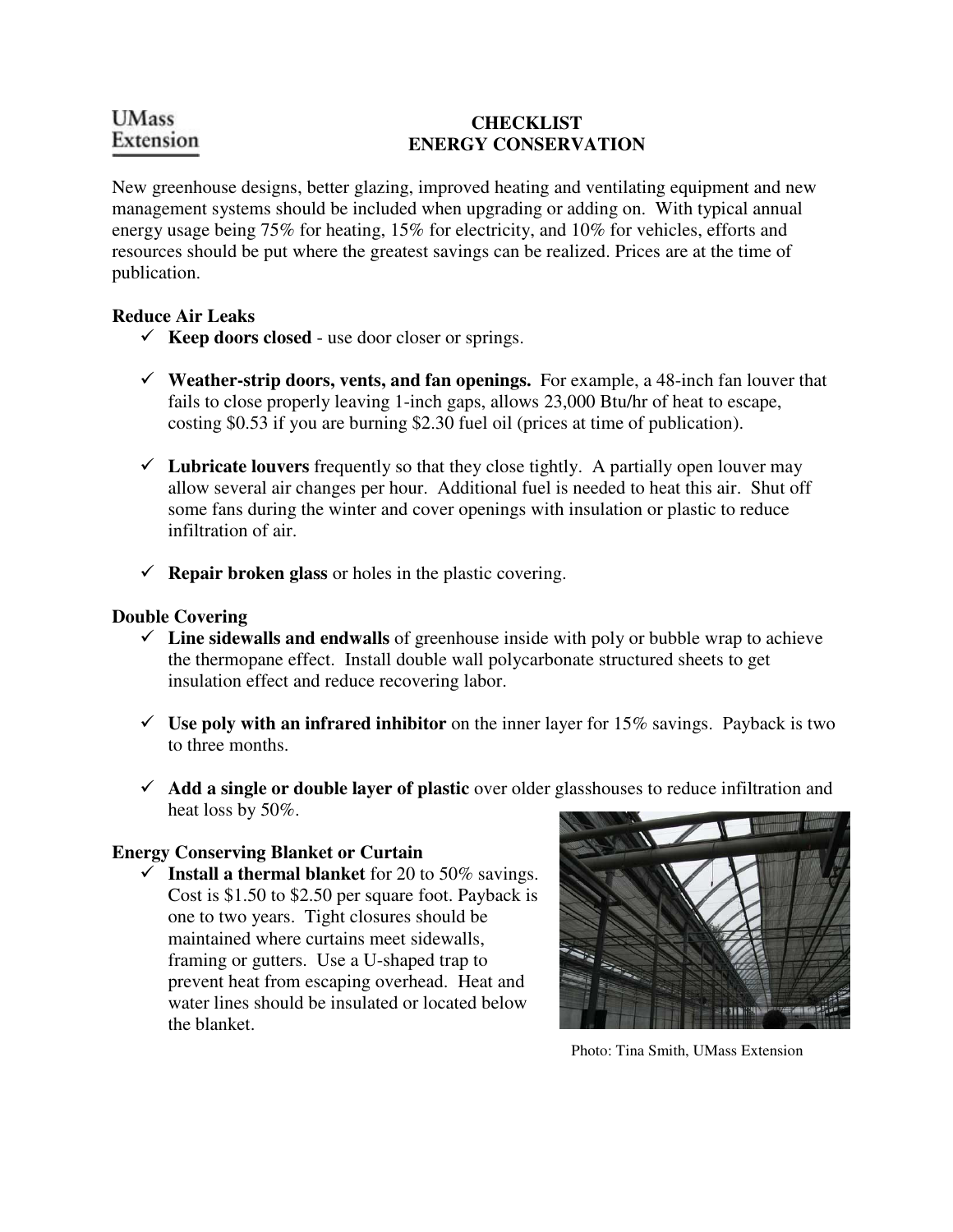#### **Foundation and Sidewall Insulation**

- $\checkmark$  Insulate the foundation. Place 1- to 2-inch polyurethane or polystyrene board to 18 inches below ground to reduce heat loss. This can increase the soil temperature near the sidewall as much as 10 °F during the winter.
- $\checkmark$  Insulate the kneewall or sidewall to bench height. Use 1- to 2-inch insulation board. Applying 2 inches of foam insulation to a 3-foot-high kneewall on a 28-foot by 100-foot greenhouse will save about 400 gallons of fuel oil per year.
- $\checkmark$  Insulate behind sidewall heat pipes. Use aluminum faced building paper or insulation board behind to radiant heat back into the growing area. Leave air space next to wall to prevent frost damage to the wall.

#### **Site Location**

- $\checkmark$  Locate new greenhouses in sheltered areas to reduce wind-induced heat loss, if this does not reduce light.
- $\checkmark$  Install windbreaks on the north and northwest sides of the greenhouse. The windbreak can be a double row of conifer trees or plastic snow fence.

#### **Space Utilization**

- Increase space utilization to 80 to  $90\%$  with peninsular or movable benches.
- $\checkmark$  Install multi-level racks for crops that don't require high light levels.
- **Grow a crop** of hanging baskets on overhead rails or truss-mounted conveyor system.
- $\checkmark$  **Roll-out bench system** can double growing space. Plants are moved outside during the day.

### **Efficient Heating System**

- **Installation of floor or under-bench heat** will allow air temperature to be set 5 to 10 ºF lower.
- **Yearly maintenance**  Check boiler, burner and backup systems to make sure they are operating at peak efficiency. Have furnaces cleaned and adjusted and an efficiency test run before heating season. A 2% increase in efficiency for a 30-foot by 150-foot greenhouse will save about 200 gallons of fuel oil.



**Under-bench heat system**  Photo: Tina Smith, UMass Extension

- $\checkmark$  **Clean heating pipes** and other radiation surfaces frequently.
- $\checkmark$  Check accuracy of thermostats correcting a reading that is 2  $\check{P}$  high will save \$100 to \$200.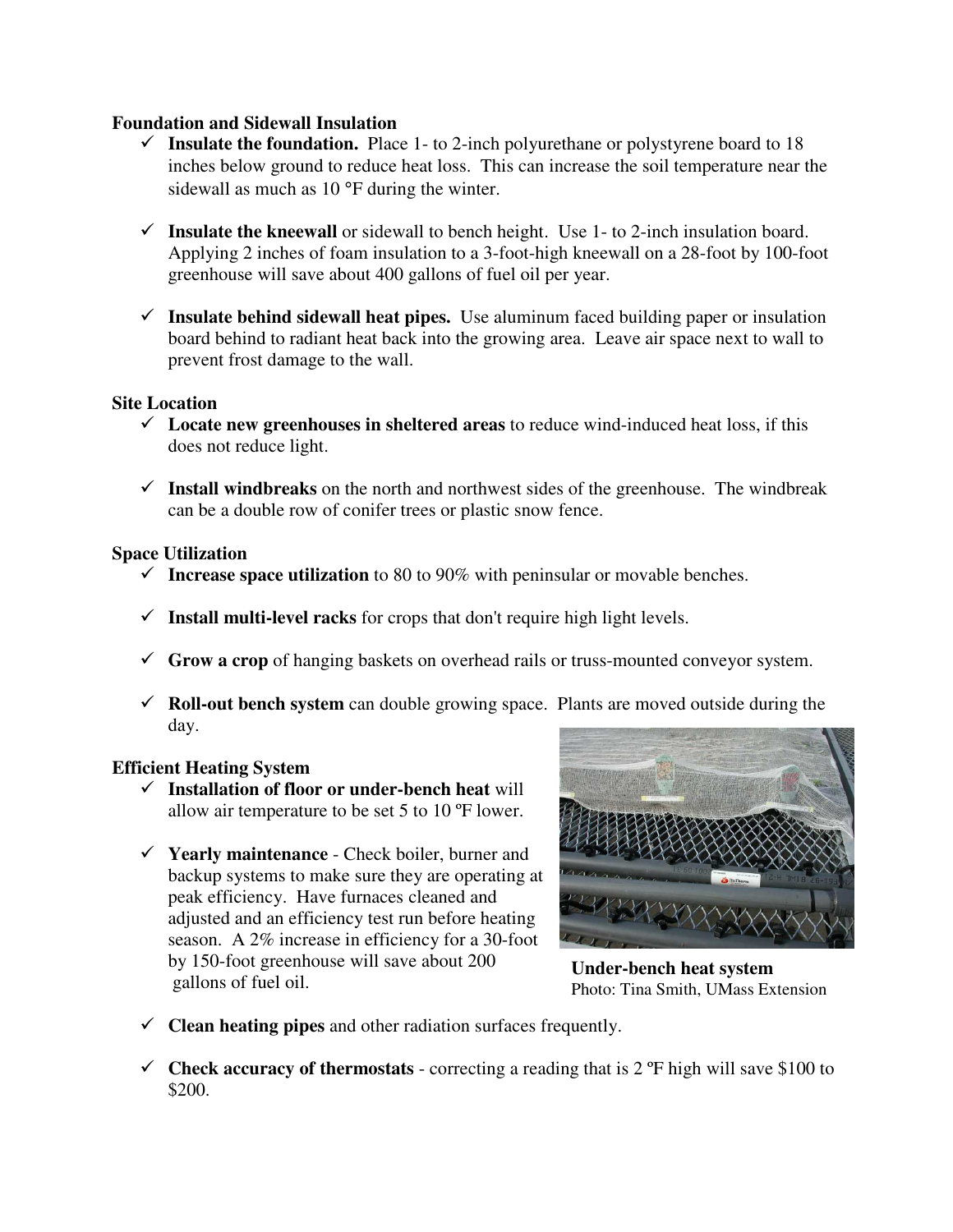- **Install electronic thermostats** or controllers with a 1 °F accuracy. Potential yearly savings of 500 gallons of fuel oil in a 30 foot by 100 foot greenhouse when changing from a mechanical to electronic thermostat or controller.
- **Aspirate thermostats** or sensors for more uniform temperature control. Differential between on and off can be reduced as much as 6 ºF.
- $\checkmark$  Install horizontal air flow (HAF) fans to get more uniform temperature in growing area.
- $\checkmark$  Insulate distribution pipes in areas where heat is not required.
- $\checkmark$  **Check and repair** leaks in valves, steam traps, and pipes.

## **Efficient Cooling System**

- $\checkmark$  **Build a new greenhouse** with open-roof design to eliminate the need for fans.
- $\checkmark$  Install roll-up or guillotine sides to reduce the need for fan ventilation.
- $\checkmark$  Use shading to reduce the need for mechanical cooling.



Photo: Tina Smith, UMass Extension

- $\checkmark$  Install evaporative cooling to get better temperature control during the summer.
- **Select fans** that meet AMCA standards and have a Ventilation Efficiency Ratio greater than 15.
- $\checkmark$  Use the largest diameter fan with the smallest motor that meets ventilation requirements.
- $\checkmark$  **Keep doors closed** when fans are operating. Locate intake louvers to give uniform cooling.

### **Conserve Electricity**

- **Have wiring system inspected** for overloading, corroded parts, and faulty insulation.
- $\checkmark$  **Replace 3 hp or larger motors** with high efficiency ones to reduce electric consumption by 2 to  $5\%$ .
- **Check for proper belt** tension and alignment.
- **Replace incandescent bulbs** with low wattage fluorescent or HID bulbs. Save twothirds on electricity.
- **Install motion detectors** to control security lights so they are not on all the time.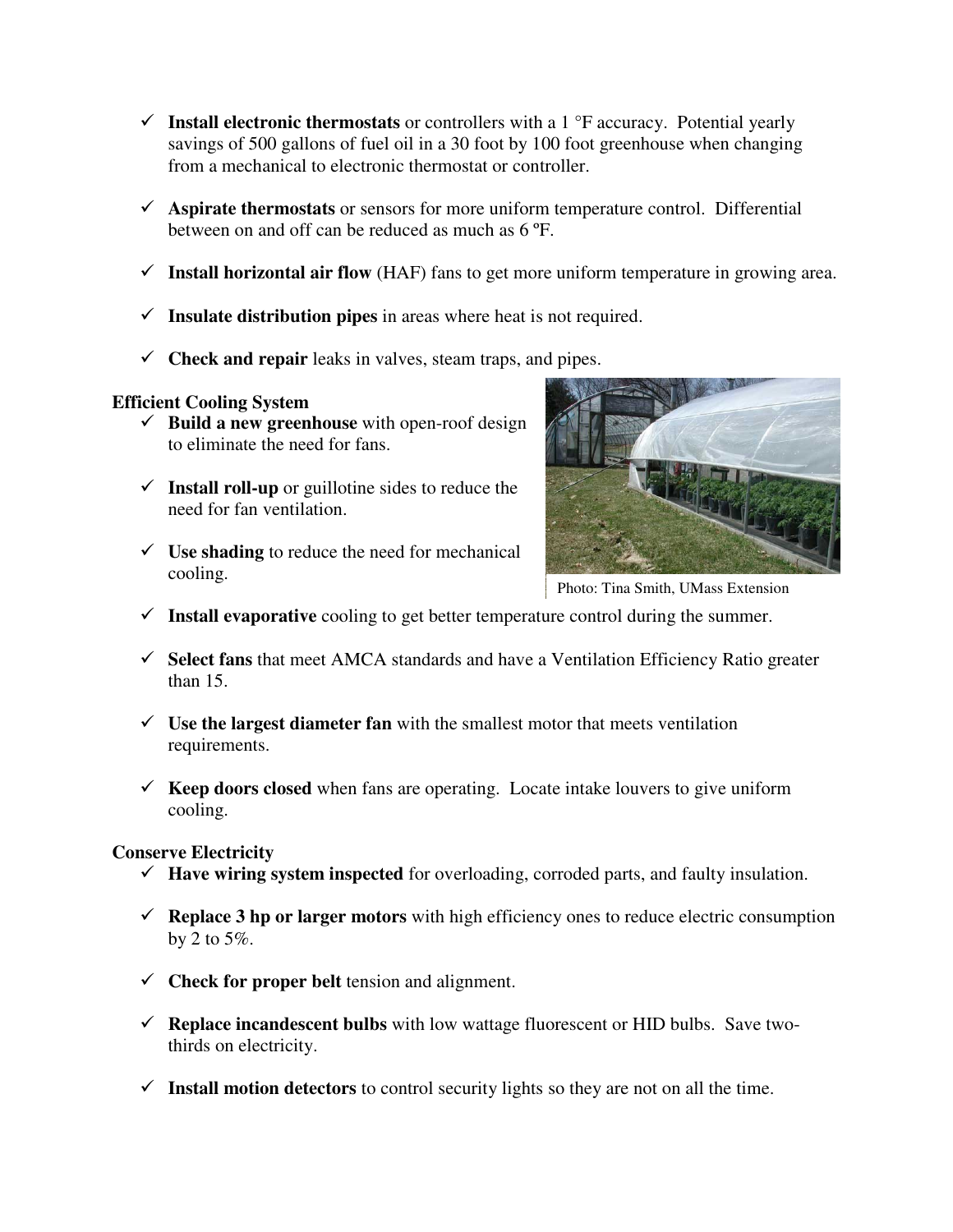### **Trucks and Tractors**

- **Regularly scheduled tune-ups** can save 10% on fuel usage. Keep tires properly inflated.
- $\checkmark$  Avoid lengthy idling. Idling can consume 15 to 20% of the fuel used.
- $\checkmark$  **Run equipment** in the proper gear for the load.

### **Water Systems**

- $\checkmark$  Locate hot water tanks as close as possible to the largest and most frequent use. Insulate pipes.
- **Heat water to the lowest** temperature needed; usually 120  $^{\circ}$ F is adequate.
- $\checkmark$  Use pipe size large enough to supply necessary water at minimum friction loss.
- $\checkmark$  Eliminate water leaks. A dripping faucet at 60 drops per minute will waste 113 gallons per month.

### **Management**

- $\checkmark$  Lower night temperature. Fuel consumption is reduced 3% for each 1  $\check{P}$  night temperature is lowered.
- **Delay starting the greenhouse** by a week or more. Build a germination/growth chamber to start seedlings.
- $\checkmark$  **Keep growing areas full** at all times.
- **Use root zone heating.**

## **Energy Resources**

**Booklet:** "Energy Conservation for Commercial Greenhouses" - NRAES-3, 100 pages, \$21.25 available from the Resource Center, Unit 4035, W.B. Young Building, Rm.2, Storrs, CT 06269- 4035. Make check payable to UConn. Price includes postage and handling.

**Fact Sheets:** For details on energy use in greenhouses see the following **fact sheets** *by John Bartok* available from **University of Massachusetts** 

**Extension**: http://www.umass.edu/umext/floriculture/

- Corn A Home Grown Heat Source
- Insulation-Know How
- Natural Ventilation in Hoophouses
- Combat Higher Fuel Prices with Efficient Heating Systems
- High Tunnels Low Cost Seasonal Growing Space **Corn Burning Furnace in Greenhouse**



Photo: Tina Smith, UMass Extension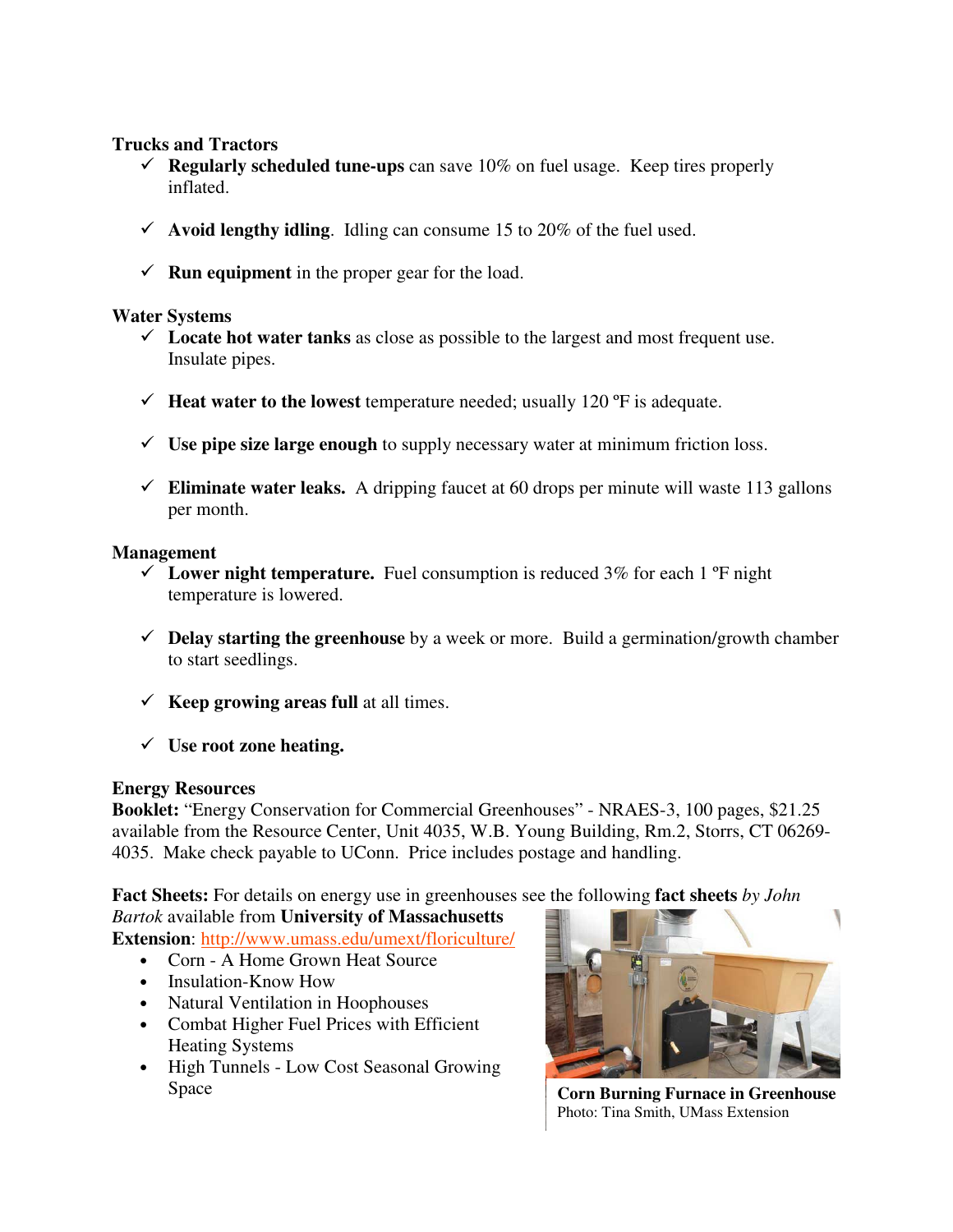- Greenhouse Energy Conservation Checklist
- Fuels and Alternate Heat Sources for Commercial Greenhouses
- Horizontal Air Flow is Best for Greenhouse Air Circulation
- Mechanization and Labor Saving for the Small Grower
- Retractable Roof Greenhouses and Shadehouses
- Root Zone Heating Systems
- Selecting and Building a Commercial Greenhouse
- Selecting an Energy/Shade Screen System
- Selecting and Maintaining Thermostats
- Will the Zoning Commission Approve Your Greenhouse?
- Greenhouse Ventilation
- Greenhouse Facilities Master Plan
- Problems With Using Unvented Heaters in Greenhouses
- Geothermal Heat for Greenhouses
- Wood Heat for Greenhouses



**Wood chips are being used as a source of fuel to heat greenhouses.** 

### **Massachusetts Department of Agriculture (MDAR) Energy Program**

#### http://www.mass.gov/agr/programs/energy/index.htm

The MDAR Energy Program's primary function is to promote energy knowledge and awareness and to facilitate the implementation of energy related projects for our agri-businesses through energy efficiency, energy conservation, and renewable energy applications, as a means to reduce both energy costs and environmental pollution. Information on grants and funding are also available on this website.

#### **Energy Broker/Consultant**

Large energy users often hire a consultant or broker to assist in reducing and managing their electricity and natural gas, fuel oil and other energy expenses. The consultant analyzes business energy use and helps negotiate contracts and rates.

### **Compare Fuel Efficiency**

Consider the cost of different fuels in terms of energy value.

To determine the cost and value of a fuel, first consider the number of British Thermal Units (Btu) produced by the fuel (Table 1). To determine the Btu value per dollar, divide the fuel's Btu per unit by the unit price. Example: #2 Fuel Oil  $BTU/\$ = 138,500 BTU/gal = 55,400 BTU/dollar$